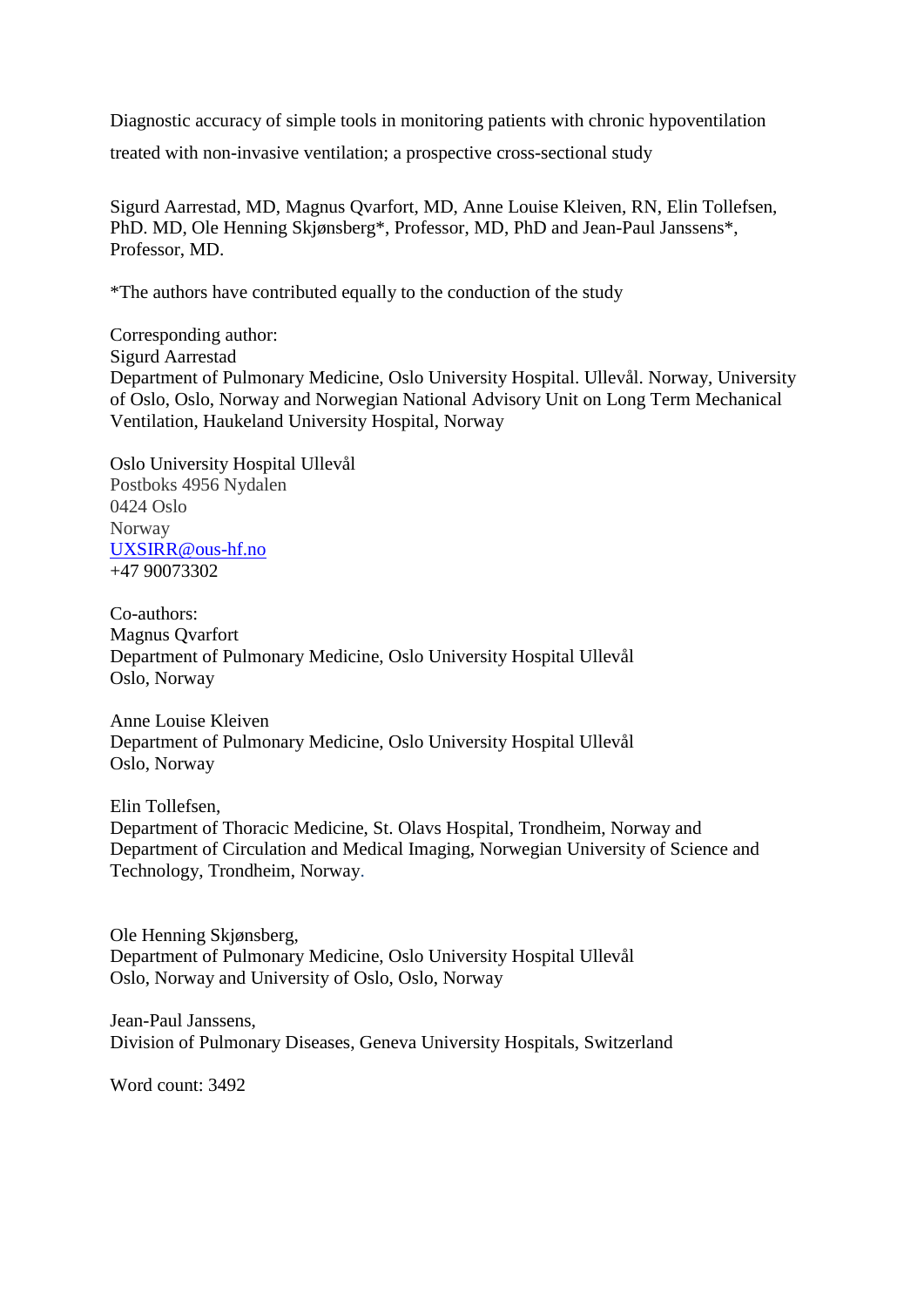# **Abstract Objectives**

To evaluate the sensitivity and specificity of a screening test panel for nocturnal hypoventilation (NH) and other sleep related respiratory events during monitoring of patients with chronic hypercapnic respiratory failure (CRF) treated with NIV.

# **Methods**

We performed a prospective study at Oslo University Hospital. Eligible for inclusion were consecutive adults with CRF due to neuromuscular diseases or chest wall disorders treated with NIV scheduled for a follow-up visit. All patients underwent the screening test panel (clinical evaluation, daytime arterial blood gas (ABG), nocturnal pulse oximetry  $(SpO<sub>2</sub>)$  and data from ventilator software) and the reference tests; sleep polygraphy and nocturnal transcutaneous  $CO<sub>2</sub>$ .

# **Results**

Of 67 patients included, NH was confirmed in 23-50 according to the 3 definitions used for NH, apnea-hypopnea index  $(AHI_{\text{polveraphv}}) \ge 10$  was confirmed in 16 and patient-ventilator asynchrony (PVA)  $\geq$ 10% of total recording time in 14. Sensitivity of the combined screening test panel for NH was 87% (95% confidence interval 66-97), 84% (66-95) and 80% (66-90), for abnormal AHIpolygraphy 91% (59-100) and for PVA 71% (42-92). Sensitivity for NH of SpO<sub>2</sub> was 48% (27-69), 39% (22-58) and 38% (24-53) and of daytime ABG 74% (52-90), 74% (55-88) and 68% (53-80). Sensitivity and specificity of AHI<sub>software</sub> for AHI<sub>nolygraphy</sub>  $\geq$ 10 was 93% (68-100) and 92% (81-98) respectively.

# **Discussion**

In patients treated with long term NIV, screening test panel, nocturnal  $SpO<sub>2</sub>$  and daytime ABG all failed to accurately detect NH, underlining the importance of nocturnal monitoring of CO2. AHIsoftware accurately identified obstructive events and can be used to modify NIV settings.

Trial registration N° NCT01845233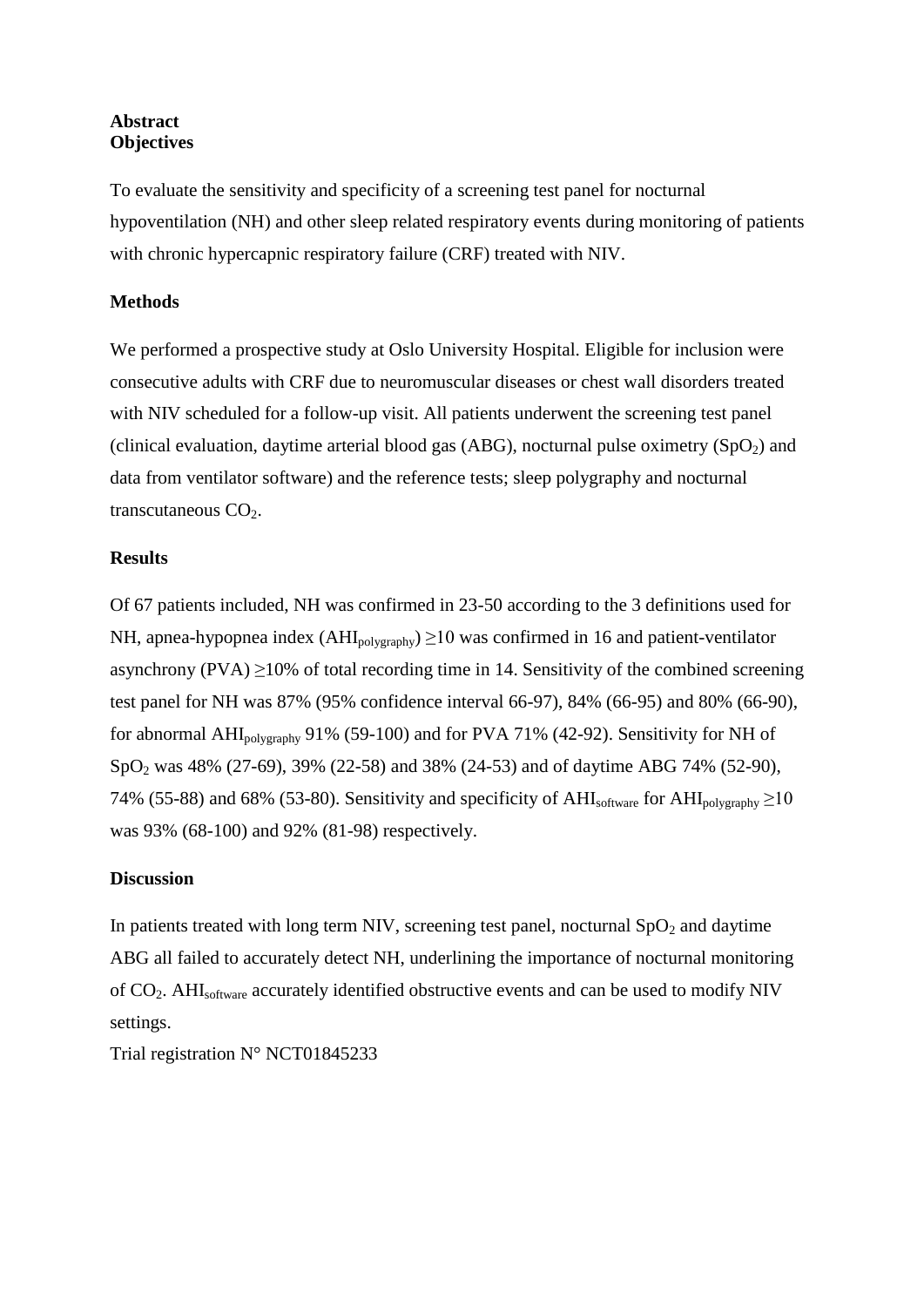### **Keywords**

Non-invasive ventilation; Chronic hypercapnic respiratory failure; Hypoventilation; Sleep; transcutaneous CO2, diagnostic accuracy

## **Abbreviations**

**NIV**: Non-invasive ventilation **CRF**: Chronic hypercapnic respiratory failure **ABG**: arterial blood gas **AASM:** American Academy of Sleep Medicine **SpO2**: Pulse oximetry **NH**: Nocturnal hypoventilation **PG**: Sleep polygraphy **PtcCO**<sub>2</sub>: Transcutaneous CO<sub>2</sub> **ODI**: Oxygen desaturation index (ODI) **AHI**: Apnea/hypopnea Index **PVA:** Patient-ventilator asynchrony **NMD:** Neuromuscular diseases **OHS:** Obesity hypoventilation syndrome **SpO290**: percentage of time spent with an SpO2 < 90% **TRT:** Total recording time **HI:**  Hypopnea index **CHI:** Central hypopnea Index **OHI**: Obstructive hypopnea index **PVA%:** Percentage of total recording time with patient-ventilator asynchrony **A**: Apnea **H**: Hypopnea **OH**: Obstructive hypopnea

### **Introduction**

Non-invasive ventilation (NIV) is used for long-term treatment of patients with chronic hypercapnic respiratory failure (CRF). The majority of patients receive NIV treatment overnight. Over time, progression of the underlying disease causing  $CRF<sup>1</sup>$  or occurrence of other sleep-related events such as upper airway obstruction, may reduce the effectiveness of nocturnal NIV. In addition, NIV-related events such as patient-ventilator asynchrony, mask leaks and NIV-induced upper airway obstruction may occur.<sup>23</sup> NIV-induced hyperventilation, obstruction at glottic or subglottic level due to high pressure or flow and obstruction at tongue base aggravated by oro-nasal masks have been suggested as NIV-related mechanisms of obstructive events.<sup>3-7</sup> These respiratory events are frequent during  $NIV<sup>89</sup>$  and may be of prognostic importance.<sup>10-12</sup> Thus, there is an increasing awareness of the necessity of regular nocturnal monitoring of long-term NIV. However, no consensus exists regarding which tests should be included in these follow-up visits and methods used vary from a single daytime arterial blood gas (ABG) measurement to polysomnography (PSG).<sup>13</sup> American Academy of Sleep Medicine (AASM) recommendations for best clinical practice state that patients on long-term NIV at follow-up should be assessed by measures of oxygenation and ventilation (ABG, endtidal  $CO_2$ , transcutaneous  $CO_2$ ), carried out during quiet breathing while awake and at rest. A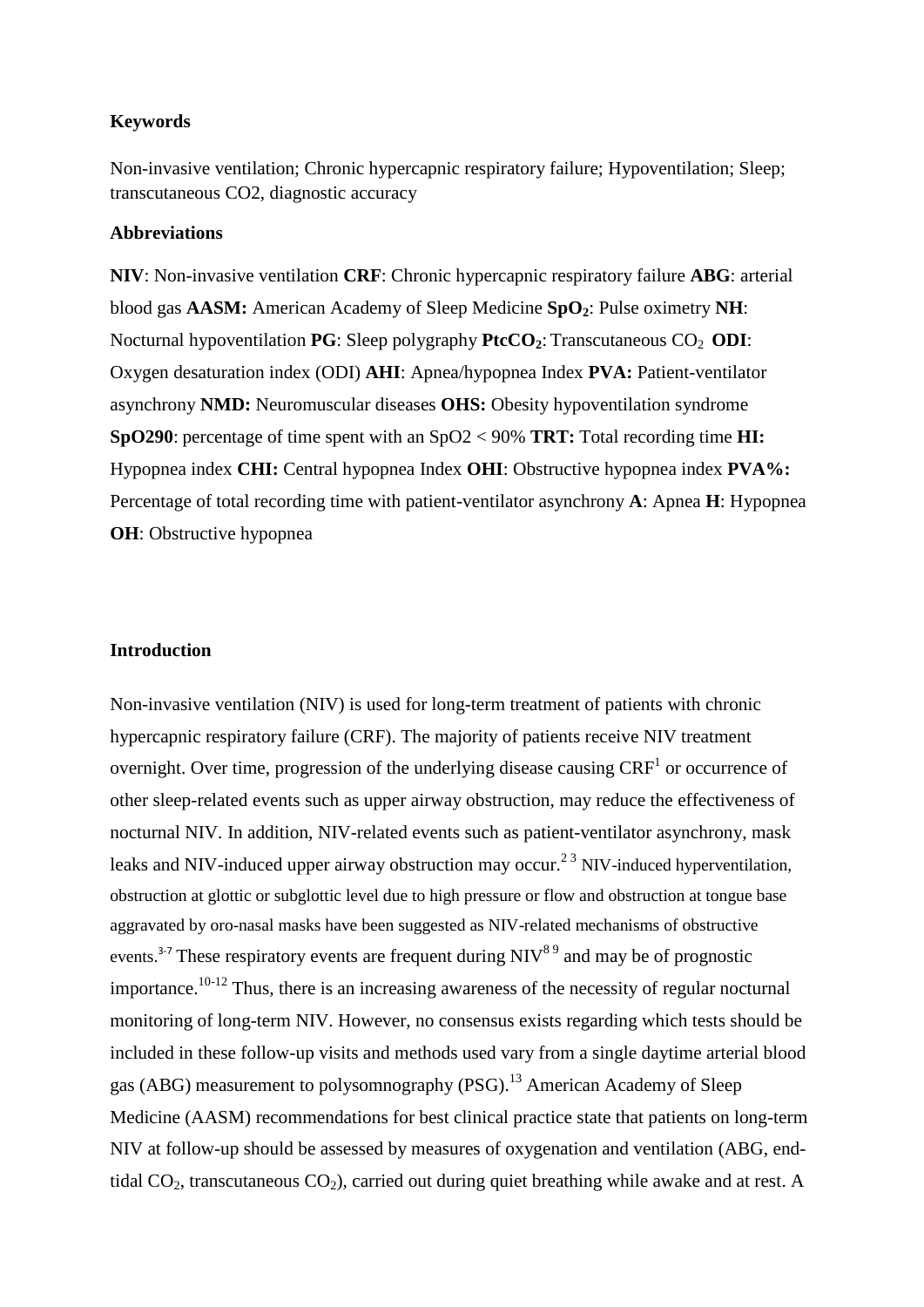repeated NIV titration study with PSG should be considered only if respiratory function or sleep quality deteriorates.<sup>1</sup> Others have recommended nocturnal pulse oximetry (SpO<sub>2</sub>) or a combination of daytime ABG sampling and nocturnal  $SpO_2$ <sup>14 15</sup> Recently, a step by step algorithm for monitoring NIV has been proposed by the SomnoNIV group.<sup>14</sup> This algorithm suggests that a combination of clinical evaluation, daytime ABG, nocturnal  $SpO<sub>2</sub>$  and a synthesis report from NIV software should be used as the first step in a clinical pathway for monitoring long-term NIV. If normal, home NIV should be pursued without modifications, while an abnormal test should prompt clinical intervention, such as modification of NIV interface, settings, or further diagnostic testing. However, none of these proposed follow-up regimens has been prospectively evaluated in a population treated with long term NIV.

We hypothesised that a screening test panel consisting of clinical evaluation, daytime ABG, nocturnal SpO<sub>2</sub>, and a synthesis report from NIV software is sufficient for detecting nocturnal hypoventilation (NH) and other sleep related respiratory events during regular follow-up visits of CRF patients treated with long term NIV. The aim of this study was to analyse the ability of a combination of all of the components of the screening test panel to detect nocturnal hypoventilation and other sleep related respiratory events using sleep polygraphy (PG) and nocturnal transcutaneous  $CO<sub>2</sub>$  (PtcCO<sub>2</sub>) as reference tests. In addition, we aimed to analyse the contribution of specific components of the test panel to detect specific nocturnal respiratory events, i.e.: nocturnal  $SpO<sub>2</sub>$  and daytime ABG as markers of NH, oxygen desaturation index (ODI) and apnea-hypopnea index (AHI) from NIV software (AHI<sub>software</sub>) as markers of apnea-hypopnea, and ODI as a marker of patient-ventilator asynchrony (PVA), using the same reference tests.

### **Materials and methods**

### **Patients**

Patients eligible for inclusion were consecutive adults with CRF due to neuromuscular diseases (NMD) or chest wall disorders treated with long term NIV scheduled for a regular follow-up visit between April 2013 and May 2014 at the Department of Pulmonary Medicine of Oslo University Hospital. One month prior to their appointment they received a written invitation to participate in the study. Study inclusion criteria were CRF due to NMD, restrictive thoracic disorders, obesity hypoventilation syndrome (OHS) or central hypoventilation syndrome and NIV treatment for a minimum of 3 months. Exclusion criteria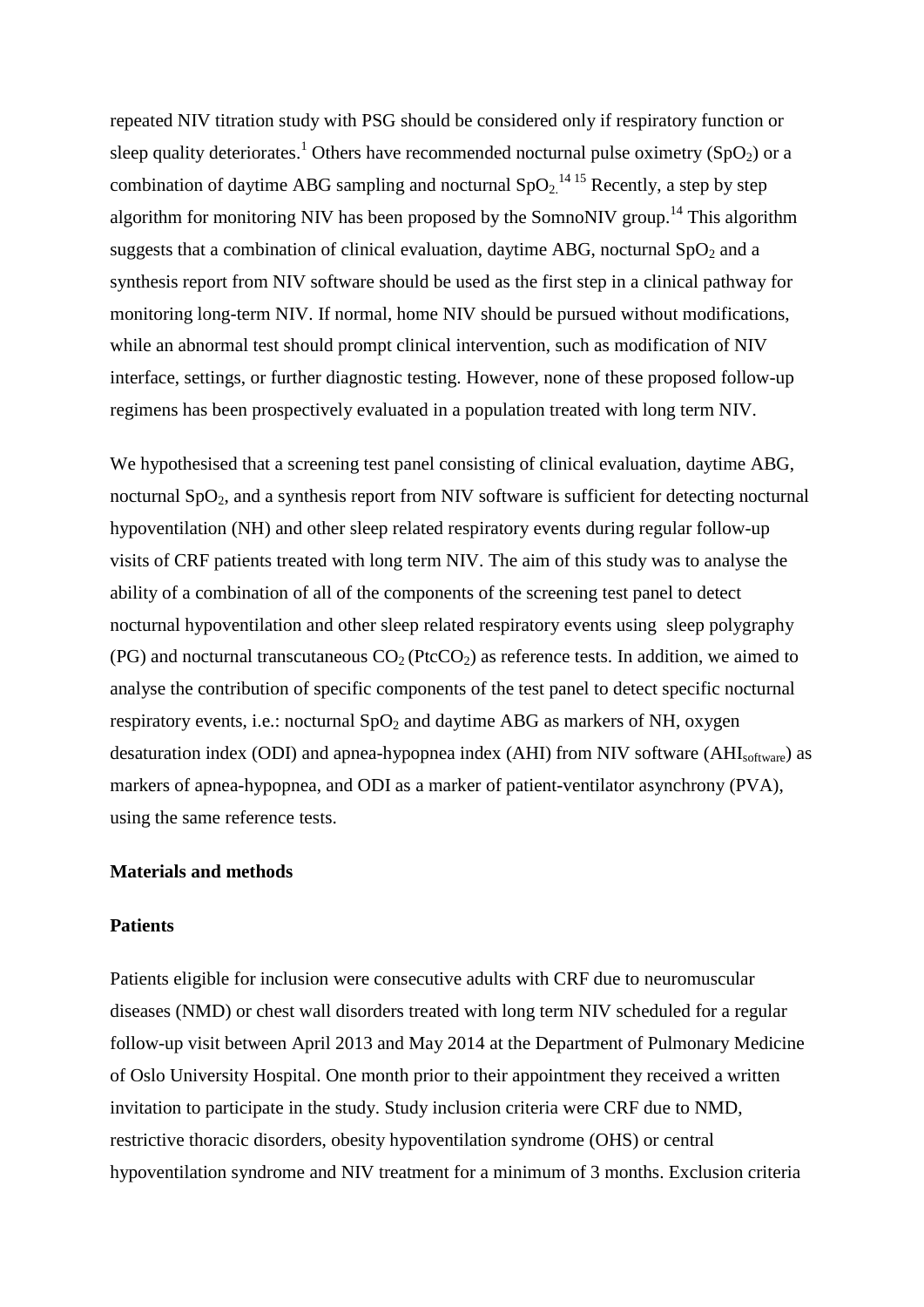were: age below 18 years, inability to co-operate, hospitalization due to an acute exacerbation or change of NIV treatment < 3 months before inclusion.

### **Study design**

We performed a prospective cross-sectional diagnostic accuracy study. The accuracy of a screening test panel and selected components of the test panel for detecting sleep-related respiratory events during long term NIV was tested, using  $PtcCO<sub>2</sub>$  and PG as reference tests. Data collection was planned and consecutively performed when participants were hospitalized overnight for their regular NIV follow-up visit. Index tests and reference tests were performed simultaneously in all participants; nocturnal measurements were performed during NIV.

#### **Measurements**

A pulmonary physician experienced in long term NIV evaluated if the patient had symptoms of sleep disordered breathing (morning headaches, daytime sleepiness, fatigue, sleep disruption, nocturnal dyspnea, perceived asynchrony with ventilator). A short questionnaire was used to record whether the physician evaluated clinical status as satisfactory or not. The physician was blinded to the results of  $P<sub>t</sub>CCO<sub>2</sub>$  and polygraphy.

Daytime ABG sampling was performed between 12:00 and 2:00 PM while patients were awake and breathing room air, as previously described.<sup>9</sup> Nocturnal SpO<sub>2</sub> (Nonin 2500) was analysed with NVision 5.02 after visual inspection and exclusion of obvious artifacts. Data memorized by ventilator software were downloaded with Rescan 04.01.013 or Encore Pro 2 2.1.6.0. Summary data of 3 months compliance, leaks covering both the prior 3 months and the study night and automated AHIsoftware from the study night were collected.

### **Index tests**

### **Screening test panel**

The screening test panel was a combination of clinical evaluation, daytime  $PaCO<sub>2</sub>$ , nocturnal  $SpO<sub>2</sub>$  and assessment of compliance (from ventilator software). The accuracy of this test panel for detection of hypoventilation, apnea-hypopnea and patient-ventilator asynchrony was evaluated.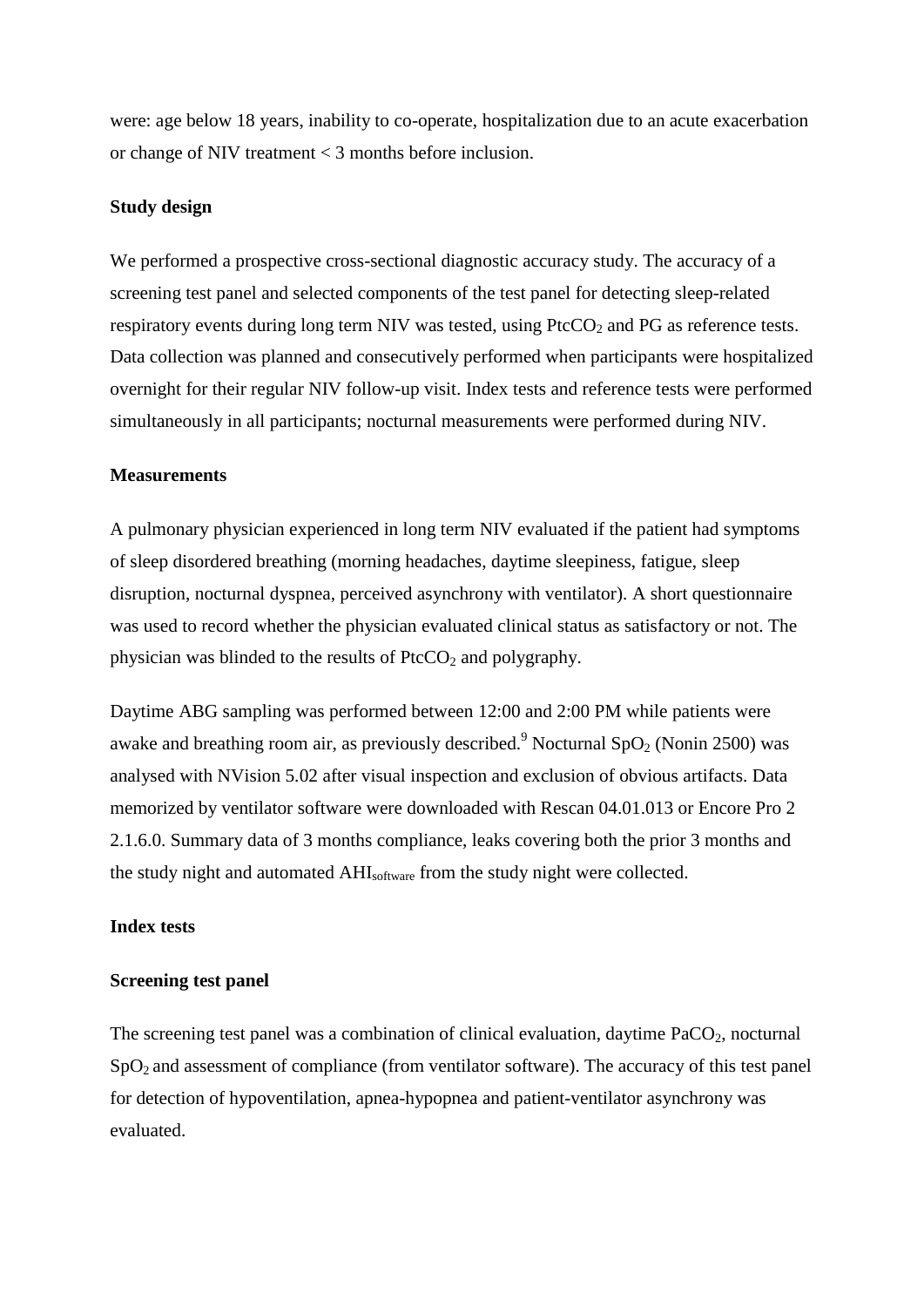The screening test panel was classified as abnormal if any of the following pre-specified criteria were met<sup>14</sup>: clinical status evaluated as non-satisfactory by the physician, abnormal daytime PaCO<sub>2</sub> or nocturnal SpO<sub>2</sub>, or poor compliance, as defined below. Daytime PaCO<sub>2</sub> > 6.0 kPa was considered abnormal. SpO<sub>2</sub> was considered abnormal if the percentage of time spent with  $SpO_2 < 90\%$  (SpO<sub>2</sub>90) was  $\geq 10\%$  of total recording time (TRT) or if recurrent SpO<sub>2</sub> oscillations were present. Recurrent SpO<sub>2</sub> oscillations were defined as  $>$  5 events/hour with 3% oxygen desaturation from baseline lasting 10-90 seconds (ODI3%). (Oscillation criterion was based on current clinical practice in our department). Compliance was reported as poor if the 3 month synthesis report showed less than 4 hours/night of use or a pattern suggestive of discomfort (i.e. fragmented use or multiple short periods of ventilator use).

#### **Selected tests for detecting specific nocturnal respiratory events**

The accuracy of selected variables to detect NH, apnea-hypopnea, and PVA was evaluated. Tests were scored as abnormal according to the following pre-specified cut-off values: for detection of NH: 1/ daytime PaCO<sub>2</sub> > 6.0 kPa<sup>16</sup>; 2/ HCO<sub>3</sub><sup> $\geq$ </sup> 27 mmol/L<sup>17</sup> and 3/ SpO<sub>2</sub>90  $\geq$ 10% of TRT<sup>14</sup>; for detection of apnea-hypopnea: 1/ODI3%  $\geq$  5; 2/AHI<sub>software</sub>  $>$  7.2 (based on a receiver operating characteristic (ROC) curve analysis described in the supplement) and for detection of PVA: ODI3%  $\geq$  5.

#### **Reference tests**

PtcCO<sub>2</sub> (TCM Tosca with Sensor 92, Radiometer, Denmark) was performed and analysed with Visi-Download after visual inspection and exclusion of obvious artifacts as previously described.<sup>18</sup> PtcCO<sub>2</sub> was scored as abnormal using the following pre-specified cut off values for hypercapnia:

- 1. Hypoventilation<sub>AASM</sub>: an increase in PtcCO<sub>2</sub> to a value > 7.3 kPa for  $\geq$  10 minutes (AASM<sub>1</sub>) and/or an increase in PtcCO<sub>2</sub>  $\geq$  1.3 kPa in comparison to an awake value exceeding 6.7 kPa  $\geq$  10 minutes (AASM<sub>2</sub>).<sup>19</sup>
- 2. Hypoventilation<sub>TRT</sub>: PtcCO<sub>2</sub> > 6.5 kPa  $\geq$  10 % of TRT.<sup>11</sup>
- 3. Hypoventilation<sub>MAX</sub>: Peak PtcCO<sub>2</sub> > 6.5 kPa.<sup>20</sup>

Respiratory polygraphy (Embletta Gold, Embla, Broomfield, USA) was performed and scored independently by two pulmonologists, blinded to the results of the index tests, as previously described.<sup>9</sup> In brief: we scored apnea (A) and hypopnea (H) based on criteria adapted from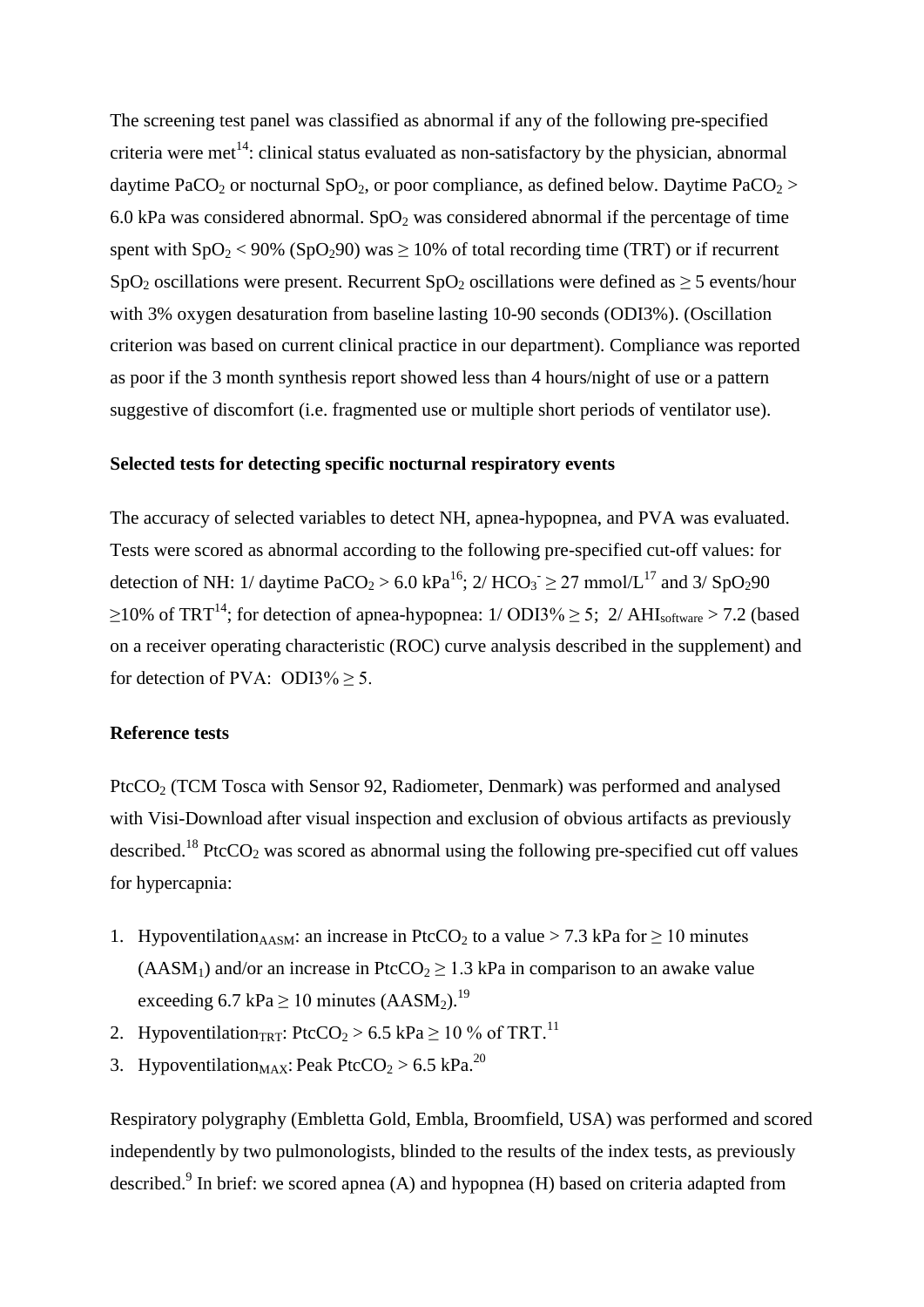AASM.<sup>19</sup> Hypopneas were sub-classified as either obstructive (OH) or central (CH). A prespecified threshold of 10 events/hour was used for abnormal  $AHI_{\text{polygraphy}}$ <sup>21 22</sup> Criteria for asynchrony were adapted from previous studies. $23-25$  The duration of these events was reported as the percentage of TRT with patient-ventilator asynchrony (PVA%). A prespecified threshold of 10% was used for defining abnormal PVA%.<sup>23 26 27</sup> Polygraphy signals were also evaluated for leaks. Respiratory events were not scored during periods with high unintentional leaks. Asynchronies were not scored if an apnea or hypopnea was present.

### **Statistics**

Data are presented as mean  $\pm$  standard deviation if normally distributed, and otherwise as median (IQR). Differences in patient characteristics were analysed using one-way ANOVA. For analysis of ventilator settings we used Kruskal-Wallis tests when analysing all patient groups and Mann-Whitney U test for comparing two patient groups. P-values below 0.05 were considered significant. Missing data from  $2$  AHI<sub>software</sub> and  $1$  PtcCO<sub>2</sub> were handled by exclusion of the paired data for the relevant analysis. Cross-tabulations were used to calculate sensitivity and specificity with 95% confidence intervals. SPSS 24 and MedCalc 15.4 were used for statistical analysis.

### **Results**

Ninety-five patients met the inclusion criteria. Twenty-eight patients were not included for reasons detailed in figure 2S (Supplement). The remaining 67 patients were treated with NIV for OHS ( $n = 16$ ), alveolar hypoventilation due to NMD ( $n = 36$ ), central hypoventilation syndrome ( $n = 5$ ) or hypoventilation due to restrictive thoracic disorders ( $n = 10$ ). Main characteristics of patients are given in table 1S (Supplement).

#### **Index tests**

#### **Screening test panel**

Clinical evaluation, ABG and nocturnal  $SpO<sub>2</sub>$  were successfully performed in all patients. A 3-month synthesis report and detailed data from the study night were downloaded from the ventilator in 65 patients. Two patients had missing data due to data storage problems with the device. One was ventilator dependent 24/7 and 3-month compliance was set at 24hours/day. For the second patient, the 3-month compliance data from the previous follow-up was used.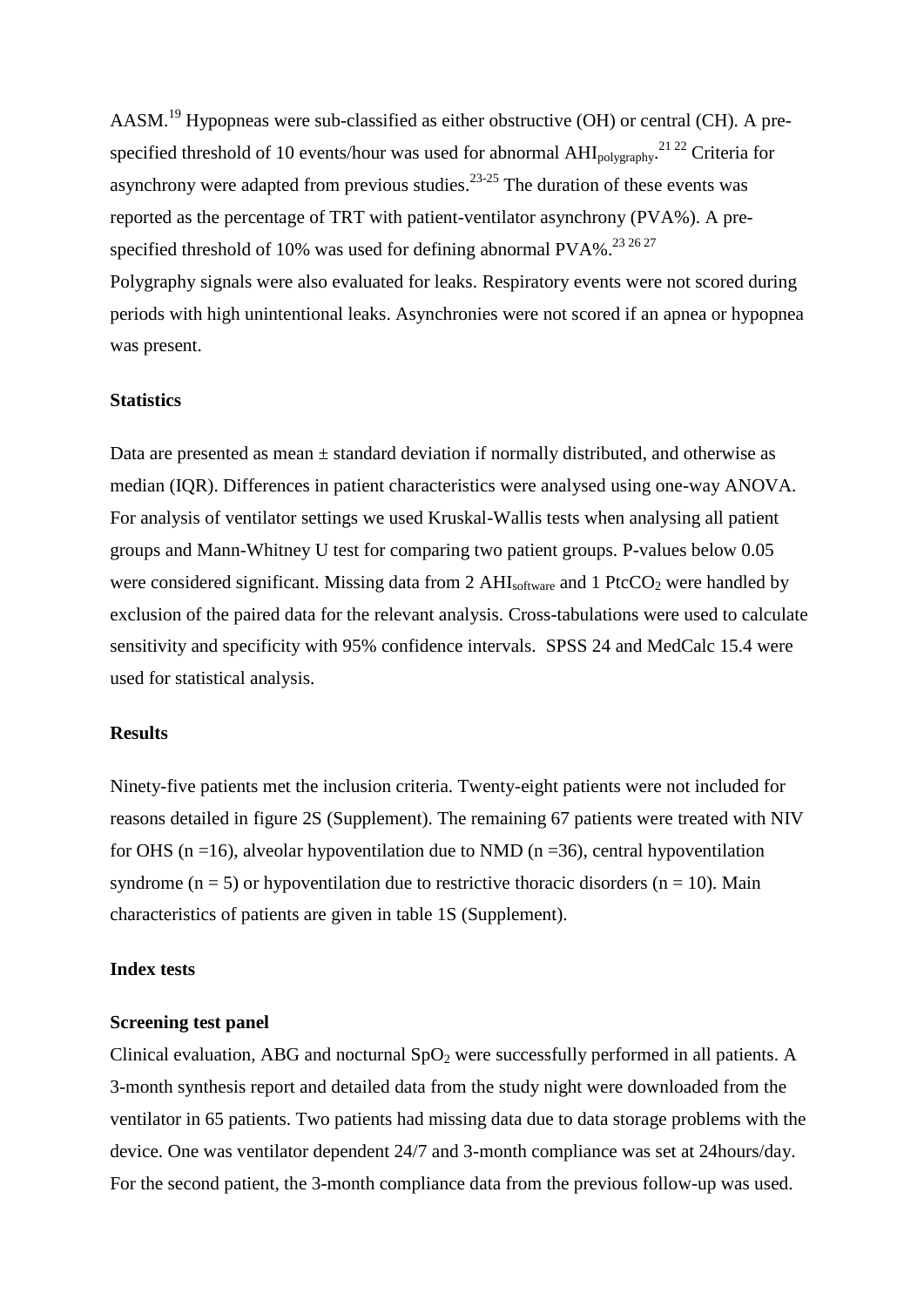Thus, compliance data for 67 patients were analysed. Median unintentional leak was  $> 24$ liters/minute in 1 patient. The screening test panel was abnormal in 47 (70%) patients: symptomatic: 3; daytime PaCO<sub>2</sub> level: 36; abnormal SpO<sub>2</sub>: 37; unsatisfactory compliance: 10 (Table 1 and supplementary table 2S).

| Table 1. Cross-tabulation of PtcCO <sub>2</sub> and screening test panel, SpO <sub>2</sub> 90 and daytime PaCO <sub>2</sub> for the detection of hypoventilation |  |  |  |  |
|------------------------------------------------------------------------------------------------------------------------------------------------------------------|--|--|--|--|
|------------------------------------------------------------------------------------------------------------------------------------------------------------------|--|--|--|--|

| Test applied:         | $\text{PtcCO}_2$ criteria for hypoventilation: |            |                    |               |              | Total number |             |
|-----------------------|------------------------------------------------|------------|--------------------|---------------|--------------|--------------|-------------|
|                       | $AASM1$ and/or                                 |            | $PtcCO2 > 6.5$ kPa |               | $Pt 0$ , max |              | of patients |
|                       | AASM <sub>2</sub>                              |            |                    | $>10%$ of TRT |              | $> 6.5$ kPa  |             |
|                       | Normal                                         | Abnormal   | Normal             | Abnormal      | Normal       | Abnormal     |             |
| Screening test panel  |                                                |            |                    |               |              |              |             |
| Normal                | 17(26%)                                        | 3(5%)      | 15(22%)            | 5(8%)         | 10(15%)      | 10(15%)      | 20 (30%)    |
| Abnormal              | 26 (39%)                                       | $20(30\%)$ | $20(30\%)$         | 26 (39%)      | 6(9%)        | $40(60\%)$   | $46*(70%)$  |
| $SpO_290 \ge 10\%$    |                                                |            |                    |               |              |              |             |
| of TRT                |                                                |            |                    |               |              |              |             |
| Normal                | 33 (50%)                                       | 12(18%)    | 26 (39%)           | 19 (29%)      | 14 (21%)     | 31 (47%)     | $45*(68%)$  |
| Abnormal              | 10(15%)                                        | 11 (17%)   | 9(14%)             | 12 (18%)      | 2(3%)        | 19 (29%)     | 21 (32%)    |
| Daytime $PCO_2 > 6.0$ |                                                |            |                    |               |              |              |             |
| kPa                   |                                                |            |                    |               |              |              |             |
| Normal                | 25 (38%)                                       | 6(9%)      | 23 (35%)           | 8(12%)        | 14 (21%)     | 17 (26%)     | 31 (47%)    |
| Abnormal              | 18 (27%)                                       | 17(26%)    | 12(18%)            | 23 (35%)      | 2(3%)        | 33 (50%)     | $35*(53%)$  |
| Total numbers of      |                                                |            |                    |               |              |              |             |
| patients              | 43 (65%)                                       | 23 (35%)   | 35 (53%)           | 31(47%)       | 16(24%)      | 50 (76%)     |             |

Numbers given as number of patients (% of total numbers of patients), PtcCO<sub>2</sub>: transcutaneous CO<sub>2</sub>; SpO<sub>2</sub>90: nocturnal SpO<sub>2</sub> < 90%;

AASM: American Academy of Sleep Medicine. (See text for definition of hypoventilation criteria); TRT: total recording time. \*PtcCO2 data missing in one patient; see text for explanation.

### **Selected tests for detecting specific nocturnal respiratory events**

For the detection of NH: 36 patients (53%) had a daytime  $PaCO<sub>2</sub> > 6.0$  kPa; 39 patients (58%) had a  $HCO_3 \ge 27$  mmol/L and 21 patients (31%) had a  $SpO_290 \ge 10\%$  of TRT. For the detection of apnea-hypopnea: 36 patients (34%) had an ODI3%  $\geq$  5. AHI<sub>software</sub> was  $>$  7.2 in 18 patients (27%). For the detection of PVA: 36 patients (34%) had an ODI3%  $\geq$  5 (Table 2).

| Table 2. Cross-tabulation of AHI <sub>polygraphy</sub> and PVA and screening test panel, ODI and AHI <sub>software</sub> for the detection of PVA or elevated AHI |  |  |  |  |
|-------------------------------------------------------------------------------------------------------------------------------------------------------------------|--|--|--|--|
|-------------------------------------------------------------------------------------------------------------------------------------------------------------------|--|--|--|--|

| Test applied:                 | $AHI_{\text{polygraphy}} \geq 10$ |            | $PVA\% > 10\%$ of TRT |           | Total number |  |
|-------------------------------|-----------------------------------|------------|-----------------------|-----------|--------------|--|
|                               |                                   |            |                       |           | of patients  |  |
|                               |                                   |            |                       |           | $N = 67$     |  |
|                               | Normal                            | Abnormal   | Normal                | Abnormal  |              |  |
| Screening test panel          |                                   |            |                       |           |              |  |
| Normal                        | 19 (28%)                          | $1(1\%)$   | 16(24%)               | 4(6%)     | 20 (30%)     |  |
| Abnormal                      | 32 (48%)                          | 15(22%)    | 37 (55%)              | 10(15%)   | 47 (70%)     |  |
| $ODI3\% > 5$                  |                                   |            |                       |           |              |  |
| Normal                        | 30 (45%)                          | $1(1\%)$   | 24 (36%)              | $7(10\%)$ | 31 (46%)     |  |
| Abnormal                      | 21 (31%)                          | 15(22%)    | 29 (43%)              | $7(10\%)$ | 36(54%)      |  |
| $AHI_{\text{software}} > 7.2$ |                                   |            |                       |           |              |  |
| Normal                        | 46 (69%)                          | $1(1\%)$   |                       |           | 47 (70%)     |  |
| Abnormal                      | 4(6%)                             | $14(21\%)$ |                       |           | 18 (27%)     |  |
| Data missing*                 | $1(1\%)$                          | $1(1\%)$   |                       |           | 2(3%)        |  |
| Total numbers of              |                                   |            |                       |           |              |  |
| patients                      | 51 (76%)                          | 16 (24%)   | 53 (79%)              | 14 (21%)  |              |  |

Numbers given as number of patients (% of total numbers of patients), AHI: apnea-hypopnea index; PVA; patient-ventilator asynchrony; ODI: Oxygen desaturation index; TRT: total recording time.\*Data missing in two patients; see text for explanation

#### **Reference tests**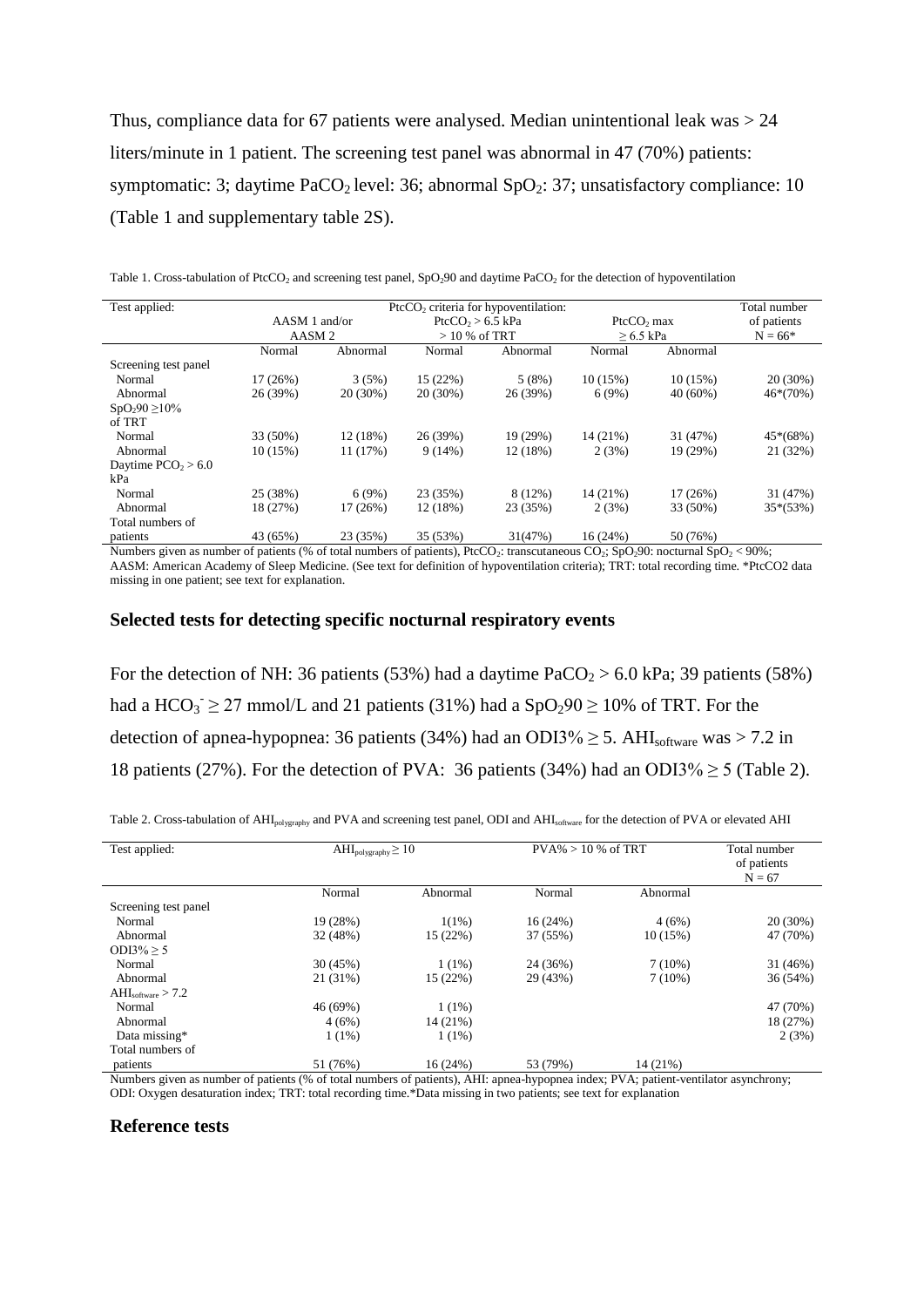PtcCO<sub>2</sub> was performed in all patients. An obvious technical error occurred in one patient. Respiratory polygraphy was performed in all patients. (All recordings lasted > 5 hours). Results are summarized in Table 2 and table 2S (supplement). In the 31 patients with hypoventilation according to Hypoventilation<sub>TRT</sub>, median % of TRT spent with PtcCO<sub>2</sub> above 6.5 kPa was 69% (IQR 44-92). In the 16 patients with AHI >10, median AHI was 19 (IQR: 16-25), median OH index was 18 (IOR 14-21) and in 15 of 16 patients  $> 95\%$  of the events were obstructive.<sup>9</sup> In the 14 patients with  $PVA\% > 10$ , median  $PVA\%$  was 17 (IQR: 14-26). Periods with high unintentional leaks were rarely observed on the polygraphy traces.

### **Index tests compared with reference tests**

Tables 3 and 4 present the sensitivity and specificity of the index tests for sleep related

#### respiratory events.

Table 3

Sensitivity and specificity of screening test panel, SpO<sub>2</sub> and daytime ABG for nocturnal hypoventilation

| Test applied:                             | $PtCCO2$ criteria for hypoventilation:                                                                                                                                                                                                                                                                                             |                      |                         |  |  |  |
|-------------------------------------------|------------------------------------------------------------------------------------------------------------------------------------------------------------------------------------------------------------------------------------------------------------------------------------------------------------------------------------|----------------------|-------------------------|--|--|--|
|                                           | AASM                                                                                                                                                                                                                                                                                                                               | $PtcCO2 > 6.5$ kPa   | Peak PtcCO <sub>2</sub> |  |  |  |
|                                           | 1 and/or $2$                                                                                                                                                                                                                                                                                                                       | $>10\%$ of TRT       | $> 6.5$ kPa             |  |  |  |
|                                           |                                                                                                                                                                                                                                                                                                                                    |                      |                         |  |  |  |
| Screening test panel                      |                                                                                                                                                                                                                                                                                                                                    |                      |                         |  |  |  |
| Sensitivity                               | 87%(66-97)                                                                                                                                                                                                                                                                                                                         | 84% (66-95)          | 80% (66-90)             |  |  |  |
| Specificity                               | 40% (25-56)                                                                                                                                                                                                                                                                                                                        | 43% (26-61)          | 63% (35-85)             |  |  |  |
| $SpO_290 \ge 10\%$ of TRT                 |                                                                                                                                                                                                                                                                                                                                    |                      |                         |  |  |  |
| Sensitivity                               | 48% (27-69)                                                                                                                                                                                                                                                                                                                        | 39% (22-58)          | 38% (24-53)             |  |  |  |
| Specificity                               | 77% (61-88)                                                                                                                                                                                                                                                                                                                        | 74% (57-88)          | 88% (62-98)             |  |  |  |
| Daytime PaCO $2$ > 6.0 kPa                |                                                                                                                                                                                                                                                                                                                                    |                      |                         |  |  |  |
| Sensitivity                               | 74% (52-90)                                                                                                                                                                                                                                                                                                                        | 74% (55-88)          | 68% (53-80)             |  |  |  |
| Specificity                               | 58% (42-73)                                                                                                                                                                                                                                                                                                                        | 66% (48-81)          | 94% (70-100)            |  |  |  |
| $\mathbf{r}$ and $\mathbf{r}$<br>$\sim$ 1 | $\mathbf{r}$ $\mathbf{r}$ $\mathbf{r}$ $\mathbf{r}$ $\mathbf{r}$ $\mathbf{r}$ $\mathbf{r}$ $\mathbf{r}$ $\mathbf{r}$ $\mathbf{r}$ $\mathbf{r}$ $\mathbf{r}$ $\mathbf{r}$ $\mathbf{r}$ $\mathbf{r}$ $\mathbf{r}$ $\mathbf{r}$ $\mathbf{r}$ $\mathbf{r}$ $\mathbf{r}$ $\mathbf{r}$ $\mathbf{r}$ $\mathbf{r}$ $\mathbf{r}$ $\mathbf{$ | $\sim$ $\sim$ $\sim$ |                         |  |  |  |

Numbers given as % (95 % confidence interval). PtcCO<sub>2</sub>: transcutaneous CO<sub>2</sub>; AASM:

American Academy of Sleep Medicine. (See text for definition of hypoventilation criteria); TRT: total recording time;  $\text{SpO}_2$ 90: nocturnal SpO<sub>2</sub> < 90%

Table 4

Sensitivity and specificity of screening test panel, ODI3% and AHI<sub>software</sub> for detecting AHI<sub>polygraphy</sub> and PVA%

| Test applied:                        | AHI polygraphy $> 10$                                                                                                                                                                                                                                                                                                                                                                                                                                      | $PVA\% > 10\%$ of TRT |  |
|--------------------------------------|------------------------------------------------------------------------------------------------------------------------------------------------------------------------------------------------------------------------------------------------------------------------------------------------------------------------------------------------------------------------------------------------------------------------------------------------------------|-----------------------|--|
| Screening test panel                 |                                                                                                                                                                                                                                                                                                                                                                                                                                                            |                       |  |
| Sensitivity                          | 91% (59-100)                                                                                                                                                                                                                                                                                                                                                                                                                                               | 71% (42-92)           |  |
| Specificity                          | 37% (24-52)                                                                                                                                                                                                                                                                                                                                                                                                                                                | 30% (18-44)           |  |
| ODI3\% > 5                           |                                                                                                                                                                                                                                                                                                                                                                                                                                                            |                       |  |
| Sensitivity                          | 94% (70-100)                                                                                                                                                                                                                                                                                                                                                                                                                                               | 50% (23-77)           |  |
| Specificity                          | 59% (44-72)                                                                                                                                                                                                                                                                                                                                                                                                                                                | 45% (32-60)           |  |
| $\text{AHI}_{\text{software}} > 7.2$ |                                                                                                                                                                                                                                                                                                                                                                                                                                                            |                       |  |
| Sensitivity*                         | 93% (68-100)                                                                                                                                                                                                                                                                                                                                                                                                                                               |                       |  |
| Specificity*                         | 92% (81-98)                                                                                                                                                                                                                                                                                                                                                                                                                                                |                       |  |
|                                      | $\mathbf{M} = \mathbf{1} \quad \mathbf{M} = \mathbf{M} \quad \mathbf{M} = \mathbf{M} \quad \mathbf{M} = \mathbf{M} \quad \mathbf{M} = \mathbf{M} \quad \mathbf{M} = \mathbf{M} \quad \mathbf{M} = \mathbf{M} \quad \mathbf{M} = \mathbf{M} \quad \mathbf{M} = \mathbf{M} \quad \mathbf{M} = \mathbf{M} \quad \mathbf{M} = \mathbf{M} \quad \mathbf{M} = \mathbf{M} \quad \mathbf{M} = \mathbf{M} \quad \mathbf{M} = \mathbf{M} \quad \mathbf{M} = \mathbf$ |                       |  |

Numbers given as % (95 % confidence interval). ODI: Oxygen desaturation index;

AHI: apnea-hypopnea index; PVA: patient-ventilator asynchrony; TRT: total recording time.

\*Representing result from 65 patients; se text for explanation.

Scatterplots of comparison of PtcCO<sub>2</sub> with  $SpO<sub>2</sub>$  and  $AHI<sub>polygraphy</sub>$  with ODI3% and  $AHI<sub>software</sub>$ are shown in figure  $3S-5S$  (supplement). All 3 patients evaluated as symptomatic spent  $> 40$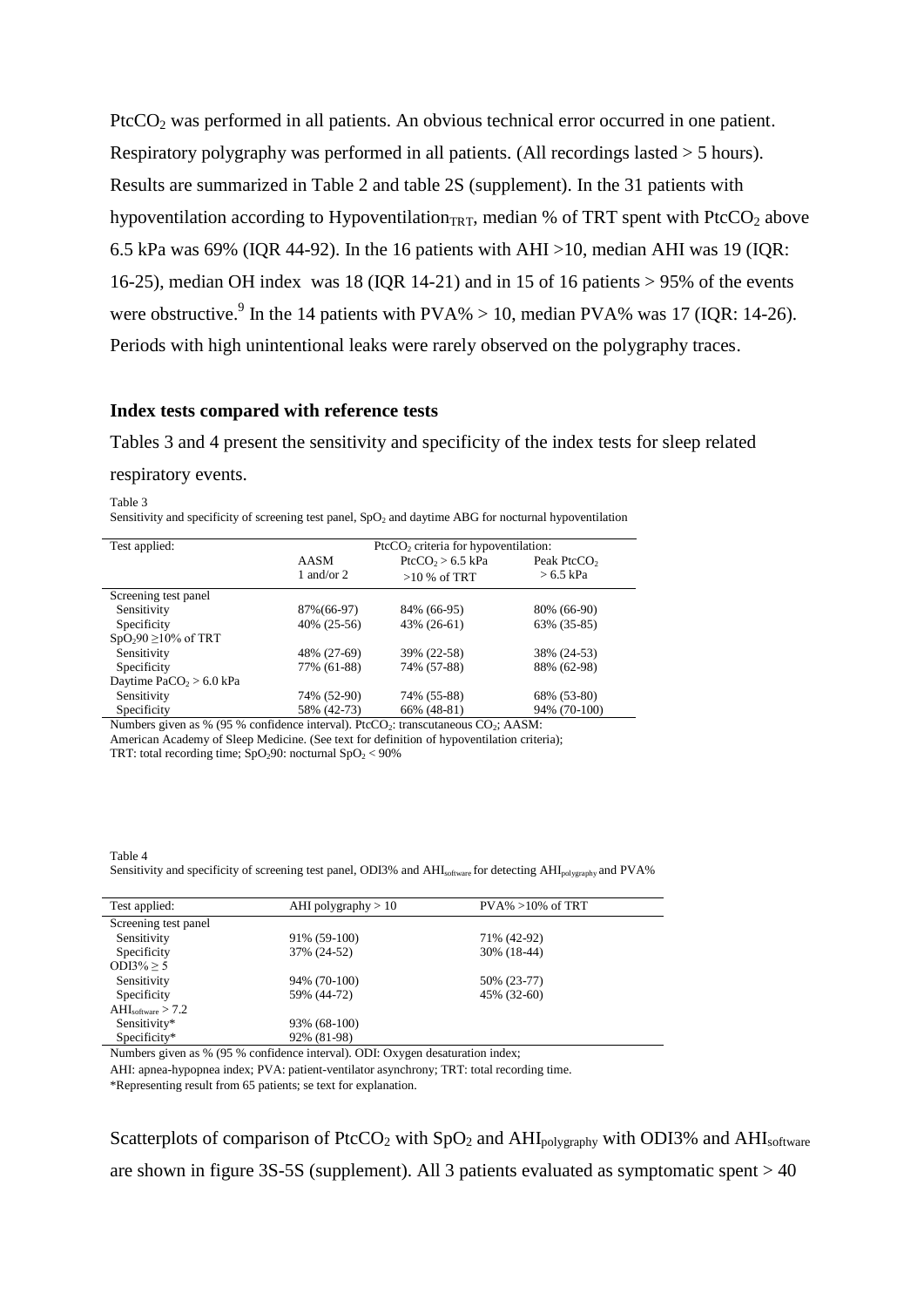% of TRT with a PtcCO<sub>2</sub> above 6.5 kPa and 1 had an AHI >10. Of the 10 patients with abnormal compliance, 9 had sleep-disordered breathing.

Abnormal daytime  $HCO_3$  or a combination of criteria "abnormal daytime  $PaCO_2$ " and/or "abnormal nocturnal  $SpO<sub>2</sub>$ " did not have an increased sensitivity for NH. (Table 3S-5S) supplement)

## **Discussion**

In a group of stable patients under long term NIV for CRF, we studied the accuracy of a panel of simple tests (clinical evaluation, daytime  $PaCO<sub>2</sub>$ , nocturnal  $SpO<sub>2</sub>$  and compliance) for detecting undesired nocturnal respiratory events during a regular follow-up visit. The intended use of these tests is to monitor nocturnal NIV efficacy and limit the need for  $P<sub>t</sub>CCO<sub>2</sub>$  and PSG/PG, methods that are associated with higher costs, lack of availability and which require expertise. Our main findings were that: 1/ very few patients had clinical symptoms of sleep related breathing disorders in spite of the presence of undesired nocturnal respiratory events in a significant proportion of patients;  $2/$  neither a screening test panel, nocturnal  $SpO<sub>2</sub>$  nor daytime  $PaCO<sub>2</sub>$  had a sufficient accuracy for detecting NH;  $3/ AHI<sub>software</sub>$  accurately detected apneas or hypopneas and can guide ventilator settings with the devices used in the present study, limiting the need for sleep PG to patients unresponsive to treatment or with suspected PVA; 4/ all tests used had a poor sensitivity and specificity for detecting PVA.

This is the first study to prospectively evaluate the usefulness of the test panel proposed by the SomnoNIV group as first step in a clinical pathway for monitoring long term NIV. Seventy percent of the patients had abnormal results for one or more of the tests. Only 3 patients however were symptomatic. Thus relying on medical history alone is insufficient when monitoring patients on long-term NIV. According to the definition used, the screening test panel had a moderate sensitivity (80 to 87%) for NH (with a low specificity); for detecting a residual AHI>10/hour, sensitivity was acceptable (91%); it was low however for PVA (71%). Thus the strategy proposed is reasonably effective for detecting a residual AHI>10/hour, but not for excluding NH – whatever the definition used – or PVA.

Noteworthy is the wide variability in prevalence of NH in this group of patients, depending on the definition used for NH. In the present study we used 3 previously published definitions of NH. There is currently no consensus regarding what level of nocturnal hypercapnia is clinically relevant, although expert-devised scoring rules for sleep hypoventilation exist.<sup>19</sup> Peak nocturnal PtcCO<sub>2</sub> > 6.5 kPa has been shown to predict the need for long term home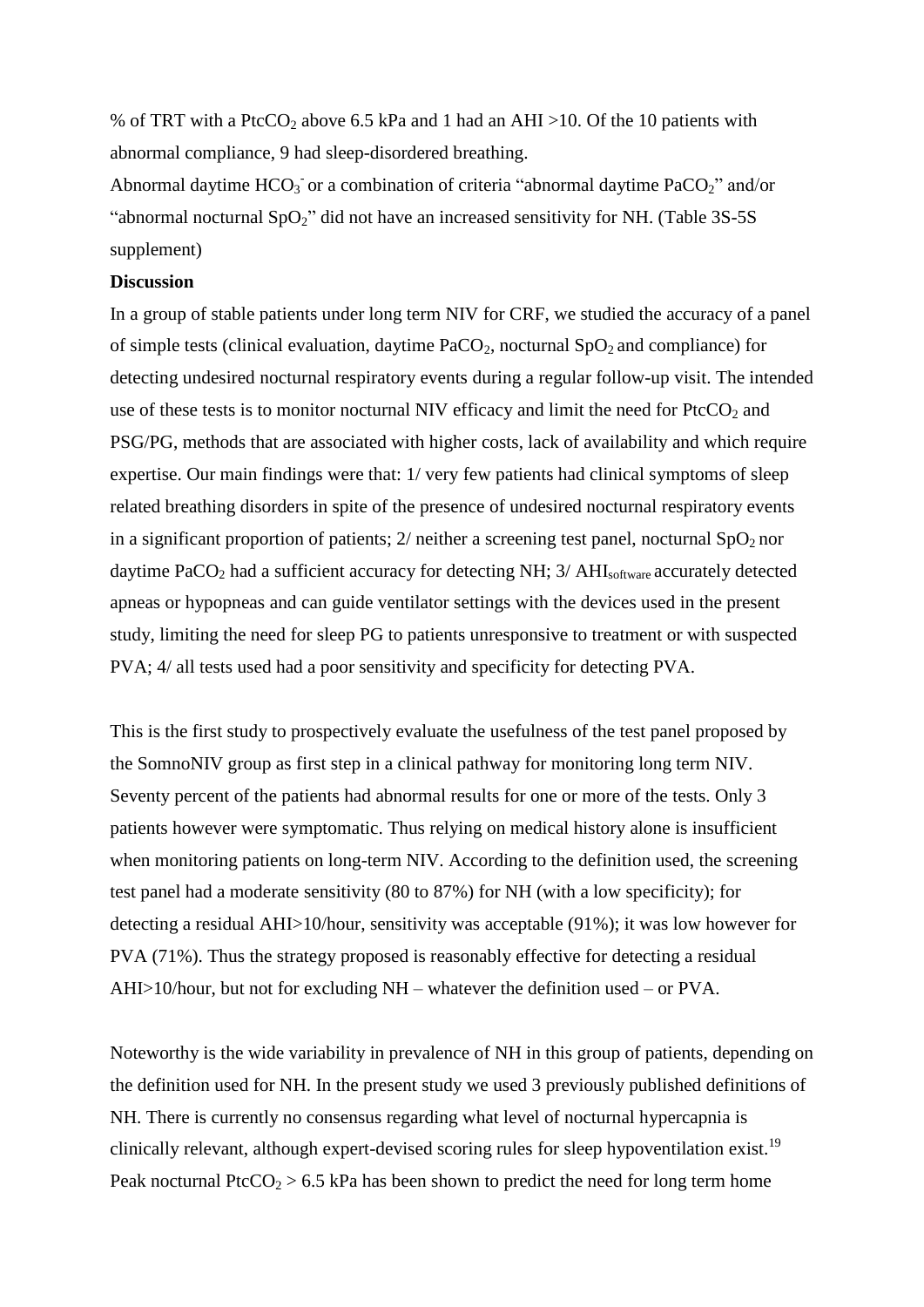mechanical ventilation (LTMV) and daytime ventilatory failure<sup>20</sup> in neuromuscular patients<sup>28</sup> while  $[PtcCO<sub>2</sub> > 6.5 kPa > 10%$  of TRT] is associated with increased mortality and respiratory events requiring ICU admission in mechanically ventilated neuromuscular patients.<sup>11</sup> The optimal criterion may differ according to the purpose of nocturnal PtcCO<sub>2</sub> monitoring: to decide when initiation of LTMV is appropriate or to monitor efficacy of LTMV after treatment has been established. Further studies are necessary to determine the most relevant threshold(s) for  $PtcCO<sub>2</sub>$ .

Our study also aimed to evaluate the performance of specific tests as triage tests for specific nocturnal events.  $SpO_290 < 10$  % of TRT and daytime  $PaCO_2 > 6.0$  kPa were assessed as markers of NH, ODI3% and AHIsoftware as markers of apnea-hypopnea index above 10 and ODI3% as marker of  $PVA\% > 10$  % of TRT. More than 50 % of the patients with NH had a normal nocturnal  $SpO<sub>2</sub>90$ . Thus, our results confirm the findings of two retrospective studies and one prospective study on children using NIV showing that nocturnal  $SpO<sub>2</sub>$  has a poor sensitivity for detecting NH. $^{11\,29\,30}$  In agreement with Nardi et al the present study also showed that a normal daytime  $PaCO<sub>2</sub>$  cannot rule out NH, which was present in 9-26% of patients depending on the definition used.<sup>29</sup>

Both ODI3% and AHI<sub>software</sub> performed well in ruling out  $AHI \geq 10$ , while AHI<sub>software</sub> also performed well in ruling in  $AHI \geq 10$ , the latter result confirming results of two studies performed in OHS patients on NIV.<sup>21 22</sup>

The sensitivity of ODI 3% for detecting  $PVA\% > 10$  % of TRT was poor, reflecting the fact that PVA events were rarely associated with desaturations.<sup>9</sup> Furthermore, the poor specificity of ODI 3% for PVA reflects the fact that desaturations are frequently caused by other events than PVA.

### **Study limitations**

Our study has some limitations.

Ptc $CO<sub>2</sub>$  was used as reference test for the detection of NH. Technical problems, accuracy compared with ABG and instrumental drift have been claimed to limit the value of this test. ABG remains the gold standard for detecting hypercapnia, but ABG sampling is not feasible for monitoring  $CO<sub>2</sub>$  during sleep without invasive procedures (arterial line, or repeated punctures with arousals). Ptc $CO<sub>2</sub>$  has been proposed as an acceptable surrogate for monitoring PaCO<sub>2</sub> during sleep.<sup>14 19</sup> Indeed, Storre et al and Hazenberg et al have shown that PtcCO2 accurately reflects  $PaCO<sub>2</sub>$  during nocturnal NIV, and in a recent study in the same setting, our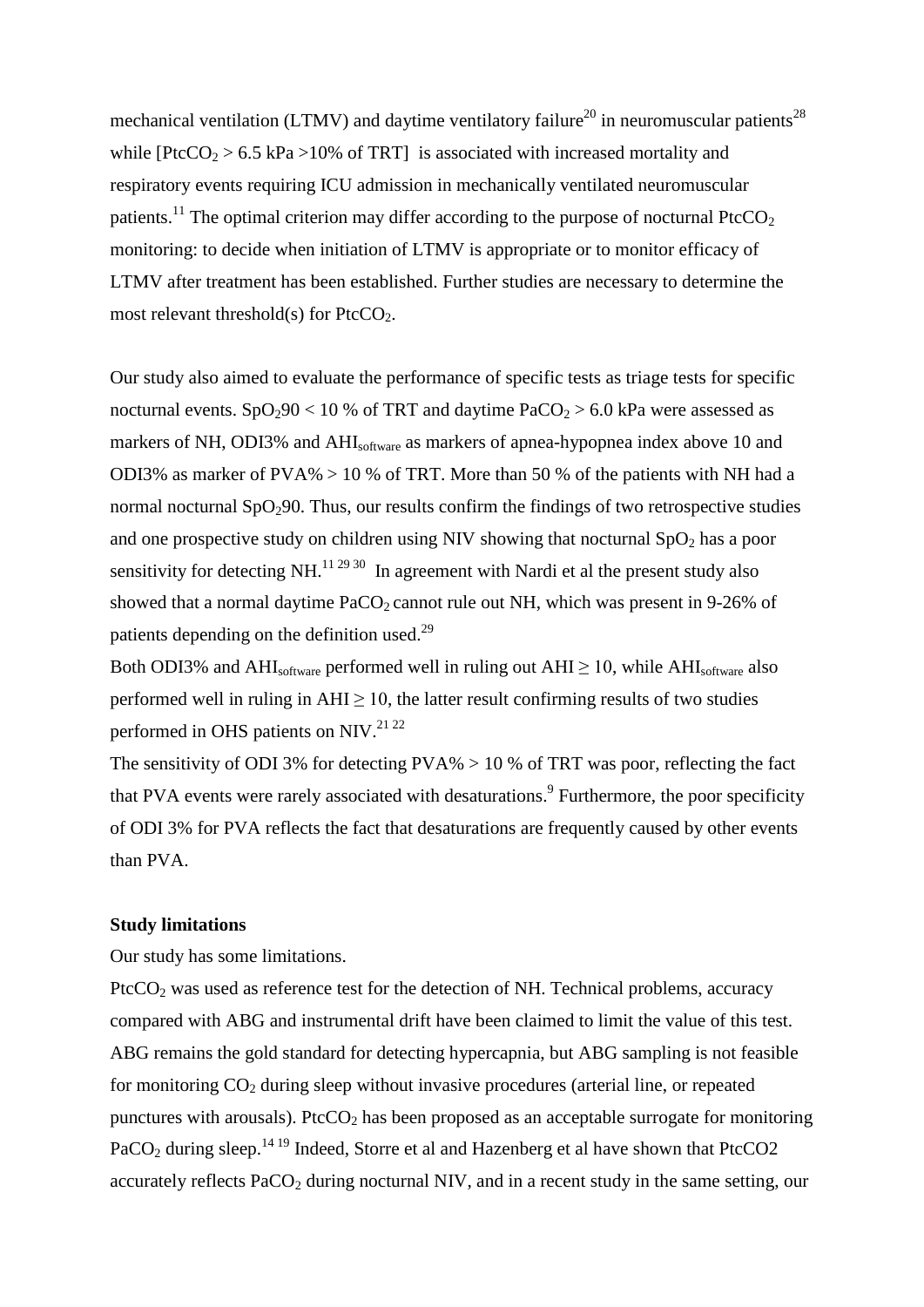group showed that PtcCO<sub>2</sub> performed accurately for measuring PaCO<sub>2</sub> with a minor instrumental drift in the majority of patients when used by an experienced team.<sup>18 31 32</sup> The use of a type III polygraphy instead of PSG (i.e. without EEG) in the scoring of respiratory events may have led to an underestimation of hypopnea. We used autonomic microarousals (drop of 30% in pulse wave amplitude) as a surrogate for EEG arousals to enhance identification of hypopnea<sup>9</sup> Still, the accuracy of ODI3% and AHI<sub>software</sub> for detecting AHI could have been overestimated. In many countries, the routine use of PSG for monitoring of NIV is just not possible because of poor availability of sleep laboratories, in spite of the AASM recommendations. Therefore, use of a type III polygraphy instead of PSG reflects routine practice in many centres, with the above-mentioned limitations.

Similarly, when scoring PVA we did not include additional indicators of inspiratory effort such as oesophageal pressure or diaphragm/accessory muscle electromyogram<sup>33 34</sup> because these tests are seldom used in clinical practice.

We did not score asynchrony during episodes of apnea-hypopnea or leaks. Leaks were a minor problem in this cohort: level of leaks detected from ventilator software, and (rarely) on PG, were very low and thus could not substantially influence our results. Not scoring PVA during apnea-hypopnea reflects a clinical pragmatic approach in this situation: apneahypopnea may generate PVA, and correcting apnea-hypopnea is the first step to be undertaken. Currently there is no consensus in how to score PVA and scoring was therefore based on previous publications on long term NIV.

Another limitation is the small sample size due to the rareness of the diseases studied, resulting in relatively wide confidence interval of the accuracy analysis performed. Thus, the results should be interpreted with caution.

Finally, a data-driven cut-off value for AHI<sub>software</sub> was used to enhance the diagnostic accuracy of AHIsoftware. Thus these results may be influenced by our cohort and by the devices used, and require further validation with other home ventilators.

### **Clinical implications**

Persistent NH may have a negative impact on prognosis in NIV-treated patients with CRF.<sup>10-</sup>  $12$  Thus, it seems relevant to screen for NH during follow up visits of these patients. However, neither nocturnal  $SpO<sub>2</sub>$  nor daytime ABG, nor the combination of tests evaluated in this study is sensitive enough to rule out NH and, when abnormal, these widely used tests are not specific enough to diagnose persistent NH, underlining the importance of nocturnal monitoring of  $CO<sub>2</sub>$ .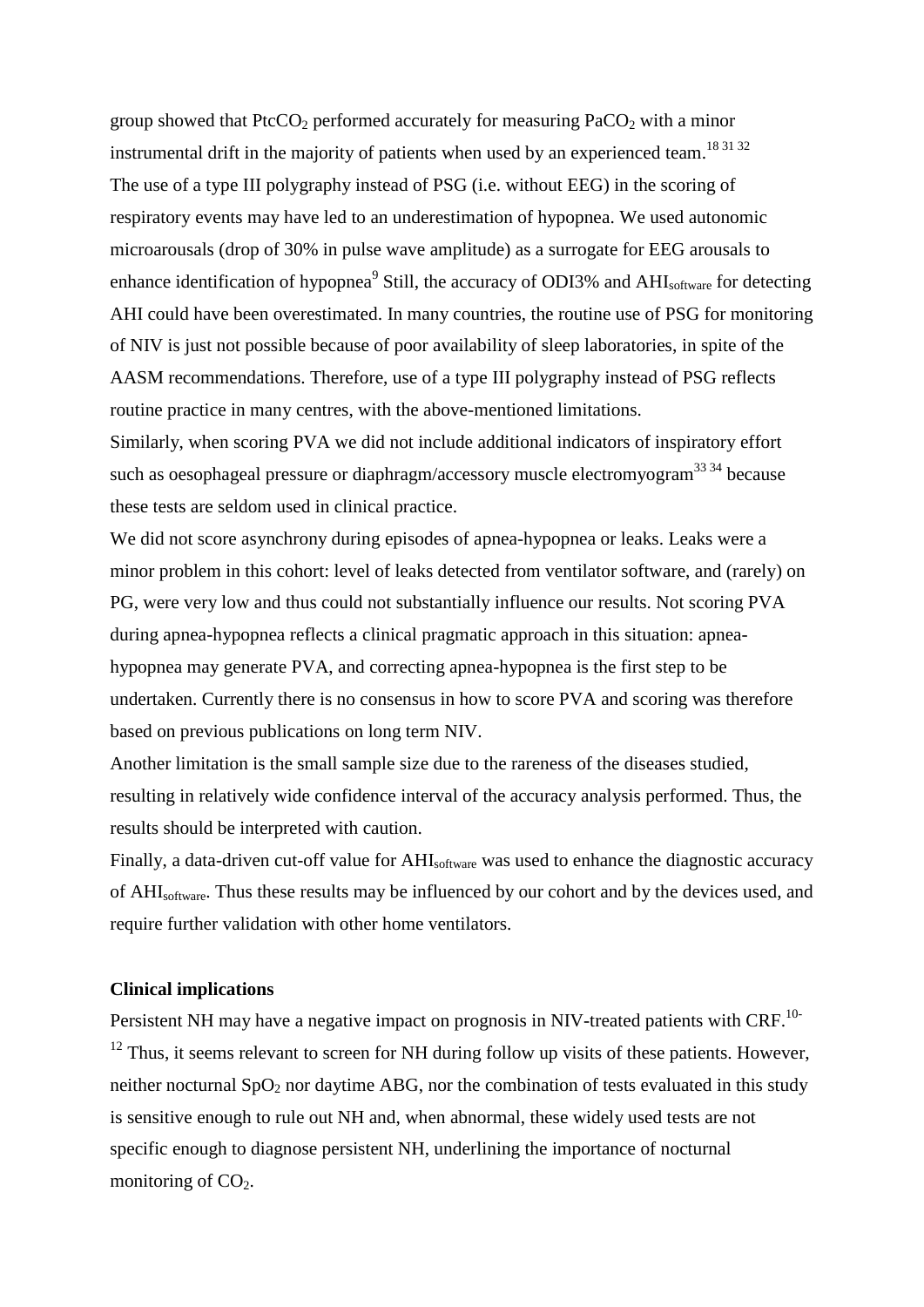Twenty-four percent of the patients studied had an  $AHI \geq 10$ , OH being by far the most frequent event. OH are most frequently caused by unstable upper airways leading to oropharyngeal collapse although other mechanisms may be involved.<sup>9</sup> Increase of EPAP has been shown to correct AHI in most cases.<sup>4</sup> Given the high sensitivity and specificity of AHI<sub>software</sub> for AHI  $\geq$  10 it seems reasonable to increase EPAP in order to treat upper airway obstruction diagnosed with AHIsoftware especially in clinics without easy access to PSG/PG. Thus, limiting the need for PSG/PG or even invasive studies such as endoscopy<sup>4</sup> to nonresponders to treatment modification. In centers were PSG/PG during NIV treatment is readily available the results of AHI<sub>software</sub> could be used to select patients in need of NIV titration studies utilizing PSG/PG. Our data also suggest that in patients with low levels of mask leaks and ODI3% ≥ 5, PSG/PG is needed to establish the cause of desaturations due to the low specificity of ODI3% for  $AHI > 10$ .

The prognostic impact of PVA in patients treated with LTMV remains unclear<sup>35</sup>, while results as to its impact on sleep  $^{24\,25}$  and gas- exchange  $^{9\,24\,33\,36}$  are conflicting. Thus, it is not known to what extend PVA should be systematically sought for and corrected in LTMV. PVA can be a source of discomfort and compromise efficacy of NIV in certain settings.<sup>34</sup> In patients with unexplained poor gas exchange, symptoms of sleep disordered breathing or poor compliance, PVA is a possible explanation. Given the poor accuracy of the tests for detecting PVA in this study, these selected patients would need PG/PSG with markers of inspiratory effort for diagnosis.

The follow up strategies for long-term NIV include, but are not limited to, monitoring of nocturnal ventilation. In addition, models for care of chronic sick patients living at home are evolving,  $37$  as are the development of tele-monitoring for home ventilatory assistance.<sup>38</sup> PtcCO<sub>2</sub> can be performed at the patient's home<sup>39</sup> and ventilator software data are increasingly remotely available.38 40 Our study underlines the importance of nocturnal monitoring using  $PicCO<sub>2</sub>$  and the usefulness of ventilator software data and may have implications on the development of future strategies for long-term NIV monitoring.

### **Conclusion**

Our data demonstrate the importance of systematically evaluating the efficacy of nocturnal NIV in patients with CRF. Neither a screening test panel consisting of clinical evaluation, daytime PaCO<sub>2</sub>, nocturnal SpO<sub>2</sub> and compliance, nor nocturnal SpO<sub>2</sub> or daytime ABG accurately detected NH. Thus, implementing  $P<sub>t</sub>  $CCO<sub>2</sub>$  in the routine follow-up of these patients$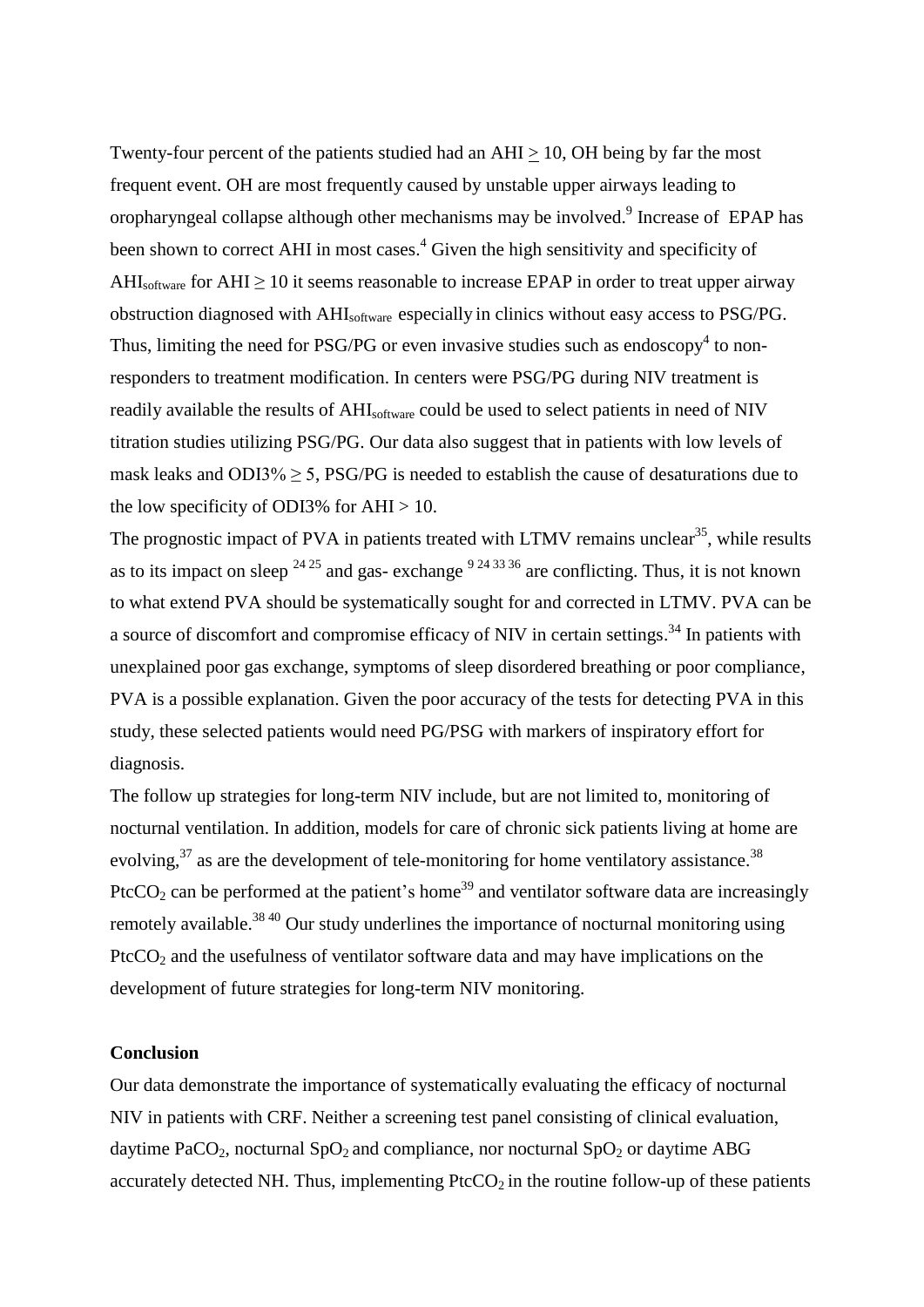seems appropriate. AHI obtained from a synthesis report from NIV software accurately identified obstructive events. However, further studies are needed to confirm the optimal cutoff value for AHIsoftware, probably for each specific ventilator in use. Further studies are also warranted for how to best select patients to be evaluated for PVA.

## **Declarations**

### **Ethics approval and consent to participate**

The study protocol was approved by the Norwegian Regional Committee for Medical and Health Research Ethics,  $NO = 2012/1142$ . Written informed consent was obtained from all participants.

**Competing interests**: SA has received fees for lecturing from Philips-Respironics and ResMed, outside of the presented work. All other authors have no competing interests to declare.

### **Funding**

The study was funded by the Norwegian National Advisory Unit on Long Term Mechanical Ventilation, Haukeland University Hospital and the Norwegian Neuro Muscular Diseases Foundation (Foreningen for muskelsyke). The funders had no involvement in the study design; in the collection, analysis and interpretation of the data; in the writing of the report; or in the decision to submit the paper for publication

# **Authors' contributions**

SA had full access to all of the data in the study and takes responsibility for the integrity of the data and the accuracy of the data analysis. SA, ALK and MQ contributed substantial to acquisition of data. SA, ET, ALK, MQ, OHS and JJ contributed substantial to the study concept and design, data interpretation, critical revision of the manuscript for important intellectual content, and final approval of the manuscript.

### **References**

- 1. Berry RB, Chediak A, Brown LK, et al. Best clinical practices for the sleep center adjustment of noninvasive positive pressure ventilation (NPPV) in stable chronic alveolar hypoventilation syndromes: NPPV Titration Task Force of The American Academy of Sleep Medicine. Journal of Clinical Sleep Medicine 2010;**6**(5):491-509.
- 2. Carlucci A, Pisani L, Ceriana P, et al. Patient-ventilator asynchronies: may the respiratory mechanics play a role? Critical Care 2013;**17**(2):R54-R54.
- 3. Jounieaux V, Aubert G, Dury M, et al. Effects of nasal positive-pressure hyperventilation on the glottis in normal awake subjects. Journal of Applied Physiology 1995;**79**(1):176-85.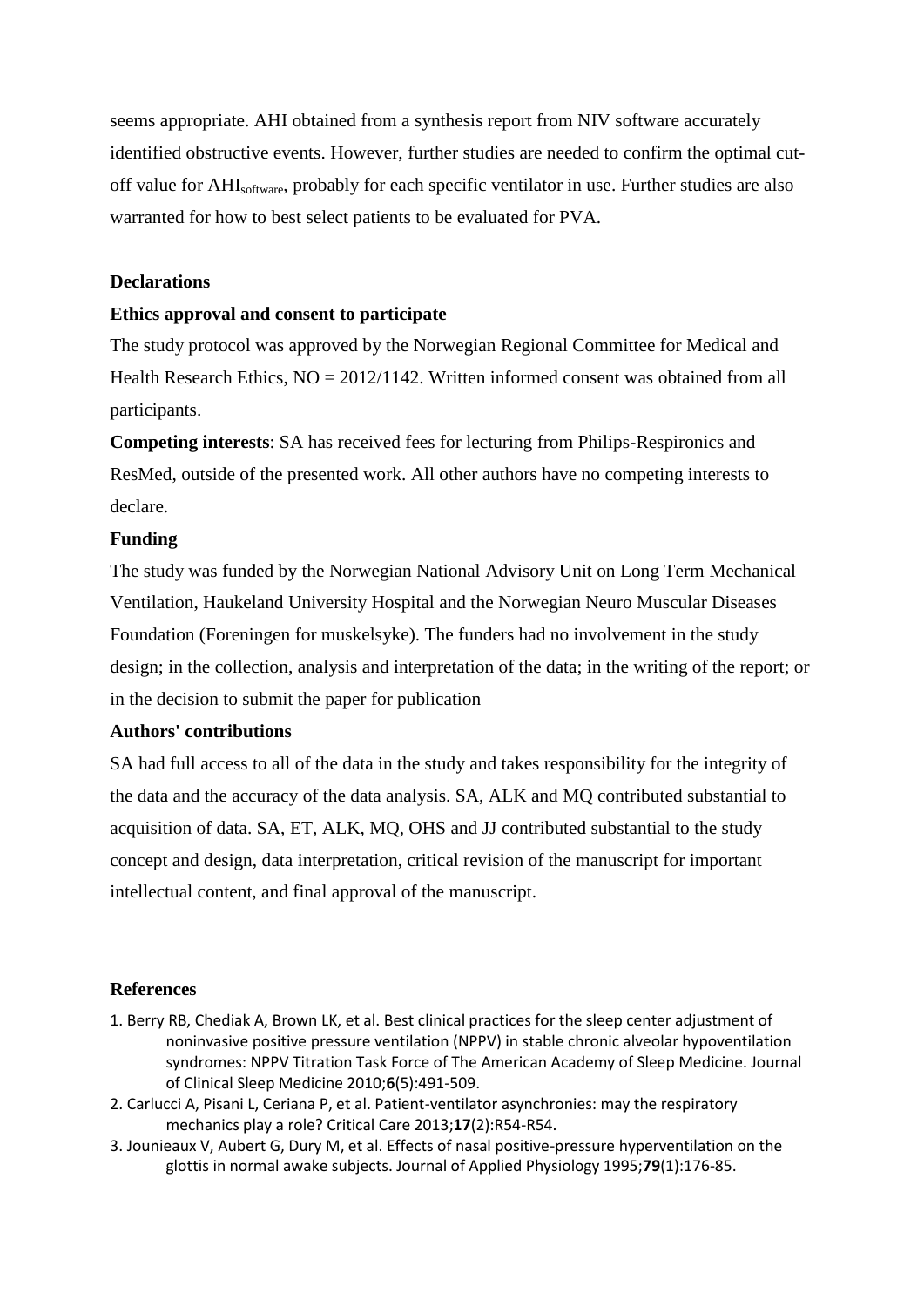- 4. Sayas Catalán J, Jiménez Huerta I, Benavides Mañas P, et al. Videolaryngoscopy With Noninvasive Ventilation in Subjects With Upper-Airway Obstruction. Respiratory Care 2016.
- 5. Andersen T, Sandnes A, Brekka AK, et al. Laryngeal response patterns influence the efficacy of mechanical assisted cough in amyotrophic lateral sclerosis. Thorax 2017;**72**(3):221-29.
- 6. Vrijsen B, Buyse B, Belge C, et al. Upper Airway Obstruction during Noninvasive Ventilation Induced by the Use of an Oronasal Mask. Journal of Clinical Sleep Medicine : JCSM : Official Publication of the American Academy of Sleep Medicine 2014;**10**(9):1033-35.
- 7. Schellhas V, Glatz C, Beecken I, et al. Upper airway obstruction induced by non-invasive ventilation using an oronasal interface. Sleep Breath 2018;**22**(3):781-88.
- 8. Rabec C, Georges M, Kabeya NK, et al. Evaluating noninvasive ventilation using a monitoring system coupled to a ventilator: a bench-to-bedside study. Eur Respir J 2009;**34**(4):902-13.
- 9. Aarrestad S, Qvarfort M, Kleiven AL, et al. Sleep related respiratory events during non-invasive ventilation of patients with chronic hypoventilation. Respiratory Medicine 2017;**132**:210-16.
- 10. Georges M, Attali V, Golmard JL, et al. Reduced survival in patients with ALS with upper airway obstructive events on non-invasive ventilation. Journal of Neurology, Neurosurgery & Psychiatry 2016.
- 11. Ogna A, Nardi J, Prigent H, et al. Prognostic Value of Initial Assessment of Residual Hypoventilation Using Nocturnal Capnography in Mechanically Ventilated Neuromuscular Patients: A 5-Year Follow-up Study. Frontiers in Medicine 2016;**3**:40.
- 12. Gonzalez-Bermejo J, Morelot-Panzini C, Arnol N, et al. Prognostic value of efficiently correcting nocturnal desaturations after one month of non-invasive ventilation in amyotrophic lateral sclerosis: A retrospective monocentre observational cohort study. Amyotrophic Lateral Sclerosis and Frontotemporal Degeneration 2013;**14**(5-6):373-79.
- 13. Fernandez Alvarez R, Rabec C, Rubinos Cuadrado G, et al. Monitoring Noninvasive Ventilation in Patients with Obesity Hypoventilation Syndrome: Comparison between Ventilator Built-in Software and Respiratory Polygraphy. Respiration 2017;**93**(3):162-69.
- 14. Janssens JP, Borel JC, Pepin JL, et al. Nocturnal monitoring of home non-invasive ventilation: the contribution of simple tools such as pulse oximetry, capnography, built-in ventilator software and autonomic markers of sleep fragmentation. Thorax 2011;**66**(5):438-45.
- 15. Non-invasive positive pressure ventilation for neuromuscular diseases. Practice guidelines. Revue des maladies respiratoires 2006;**23**(23):14s15-14s40.
- 16. Make BJ, Hill NS, Goldberg AI, et al. Mechanical ventilation beyond the intensive care unit. Report of a consensus conference of the American College of Chest Physicians. Chest 1998;**113**(5 Suppl):289S-344S.
- 17. Mokhlesi B, Tulaimat A, Faibussowitsch I, et al. Obesity hypoventilation syndrome: prevalence and predictors in patients with obstructive sleep apnea. Sleep and Breathing 2007;**11**(2):117- 24.
- 18. Aarrestad S, Tollefsen E, Kleiven AL, et al. Validity of transcutaneous PCO2 in monitoring chronic hypoventilation treated with non-invasive ventilation. Respir Med 2016;**112**:112-8.
- 19. Berry RB, Budhiraja R, Gottlieb DJ, et al. Rules for scoring respiratory events in sleep: update of the 2007 AASM Manual for the Scoring of Sleep and Associated Events. Deliberations of the Sleep Apnea Definitions Task Force of the American Academy of Sleep Medicine. Journal of clinical sleep medicine : JCSM : official publication of the American Academy of Sleep Medicine 2012;**8**(5):597-619.
- 20. Ward S, Chatwin M, Heather S, et al. Randomised controlled trial of non-invasive ventilation (NIV) for nocturnal hypoventilation in neuromuscular and chest wall disease patients with daytime normocapnia. Thorax 2005;**60**(12):1019-24.
- 21. Georges M, Adler D, Contal O, et al. Reliability of Apnea-Hypopnea Index Measured by a Home Bi-Level Pressure Support Ventilator Versus a Polysomnographic Assessment. Respiratory Care 2015;**60**(7):1051-56.